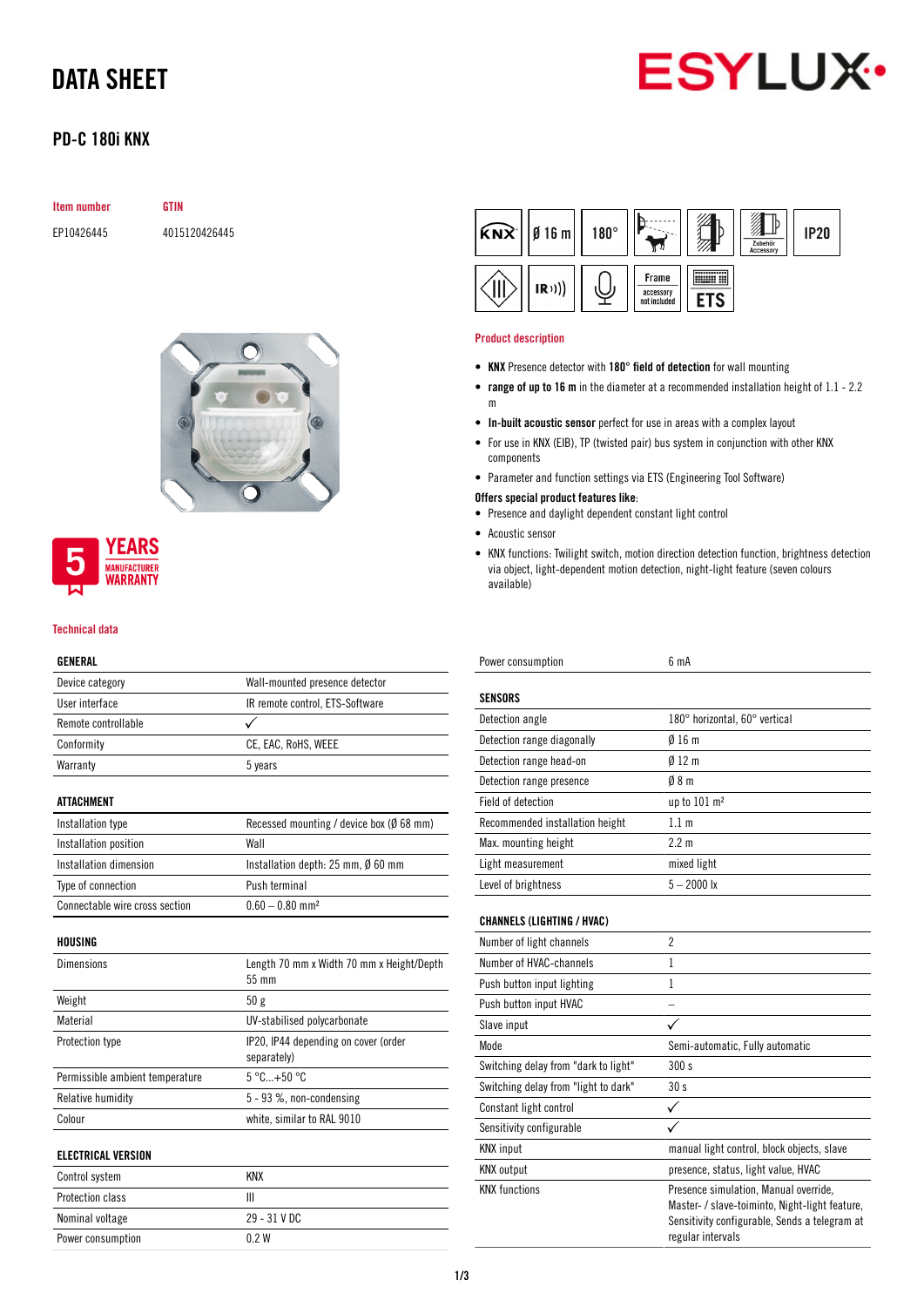# DATA SHEET

## PD-C 180i KNX



| Item number                              | GTIN          |                                                 |
|------------------------------------------|---------------|-------------------------------------------------|
| EP10426445                               | 4015120426445 |                                                 |
|                                          |               |                                                 |
| Channel                                  |               | <b>C1</b> Lighting                              |
| <b>Function</b>                          |               | Switching, Regulate                             |
| Switch contact                           |               | <b>Bus system</b>                               |
| Push button input                        |               |                                                 |
| Impulse mode                             |               |                                                 |
| Switch-off delay time                    |               | 60 s30 min (adjustable in steps)                |
| Orientation light                        |               | disabled/0 - 50 $\%$ , 2 values can be selected |
| Switch-off delay time, orientation light |               | 60 s250 min                                     |
| Channel                                  |               | <b>C2</b> Lighting                              |
| <b>Function</b>                          |               | Switching, Regulate                             |
| Offset setting                           |               | c2 offset from c1 (-50 % to +50 %)              |

| Switch contact                           | Bus system                                      |
|------------------------------------------|-------------------------------------------------|
| Push button input                        |                                                 |
| Switch-off delay time                    | 10 s60 min (adjustable in steps)                |
| Orientation light                        | disabled/0 - 50 $\%$ , 2 values can be selected |
| Switch-off delay time, orientation light | $60 s$ 250 min                                  |
|                                          |                                                 |
| Channel                                  | C <sub>3</sub> HVAC                             |
| Function                                 | Switching                                       |
| Push button input                        |                                                 |
| Switch-on delay                          | 120 s30 min                                     |

### Factory settings

|--|

| Sensitivity                                   | 60%                |
|-----------------------------------------------|--------------------|
| Orientation light, depending on<br>brightness |                    |
| Switching threshold for orientation light     | $500 \text{lx}$    |
| Luminous efficiency switch-on value           | 60%                |
| <b>CHANNELS (LIGHTING / HVAC)</b>             |                    |
| Channel                                       | <b>C1</b> Lighting |

| Operating mode                           | fully automatic     |
|------------------------------------------|---------------------|
| Level of brightness/switching threshold  | 500 lx              |
| Switch-off delay time                    | $5 \text{ min}$     |
| Luminous efficiency of orientation light | 10%                 |
| Channel                                  | C <sub>2</sub> HVAC |
| Operating mode                           | fully automatic     |
| Level of brightness/switching threshold  | 500 lx              |
| Switch-off delay time                    | $5 \text{ min}$     |
| Luminous efficiency of orientation light | 25%                 |

#### Accessories

| <b>Product designation</b> | Item number | <b>Product description</b>                                                          | GTIN          |
|----------------------------|-------------|-------------------------------------------------------------------------------------|---------------|
| Cover                      |             |                                                                                     |               |
| COVER IP20 WH              | EM10055102  | Cover for wall detectors from the STANDARD series, IP20, white, similar to RAL 9010 | 4015120055102 |
| COVER IP20 SWH             | EM10055119  | Cover for wall detectors from the STANDARD series, IP20, white, similar to RAL 9016 | 4015120055119 |
| COVER IP20 CWH             | EM10055126  | Cover for wall detectors from the STANDARD series, IP20, white, similar to RAL 1013 | 4015120055126 |
| COVER IP20 AN              | EM10055133  | Cover for wall detectors from the STANDARD series, IP20, white, similar to RAL 7021 | 4015120055133 |
| COVER IP20 SR              | EM10055140  | Cover for wall detectors from the STANDARD series, IP20, silver                     | 4015120055140 |
| COVER ELK RS/PLUS IP20 WH  | EM10055270  | Cover for wall detector fits with Elko RS/PLUS, IP20, white                         | 4015120055270 |
| COVER SEL Trend IP20 WH    | EM10055287  | Cover for wall detector fits with Schneider Electric Trend, IP20, white             | 4015120055287 |
| COVER SEL EXX IP20 WH      | EM10055294  | Cover for wall detector fits with Schneider Electric Exxact, IP20, white            | 4015120055294 |
| <b>COVER IP44 WH</b>       | EM10055157  | Cover for wall detectors from the STANDARD series, IP44, white                      | 4015120055157 |
| COVER BER S1 IP20 PWH      | EP10427107  | Cover for wall detector fits with Berker S.1, IP20, polar white                     | 4015120427107 |
| COVER BER S1 IP20 WH       | EP10427114  | Cover for wall detector fits with Berker S.1, IP20, white                           | 4015120427114 |
| COVER BER MOD2 IP20 PWH    | EP10427121  | Cover for wall detector fits with Berker module 2, IP20, polar white                | 4015120427121 |
| COVER BUJ REF IP20 WH      | EP10427145  | Cover for wall detector fits with Busch-Jäger Reflex, IP20, white                   | 4015120427145 |
| COVER GIR S55 IP20 WH      | EP10427169  | Cover for wall detector fits with Gira Standard 55, IP20, white                     | 4015120427169 |
| COVER GIR S55 IP20 CWH     | EP10427176  | Cover for wall detector fits with Gira Standard 55, IP20, cream white               | 4015120427176 |

#### Mounting

MOUNTING BOX IP44 SM WH EM10055164 Surface-mounted box for wall detectors from the STANDARD series, IP44, white 4015120055164